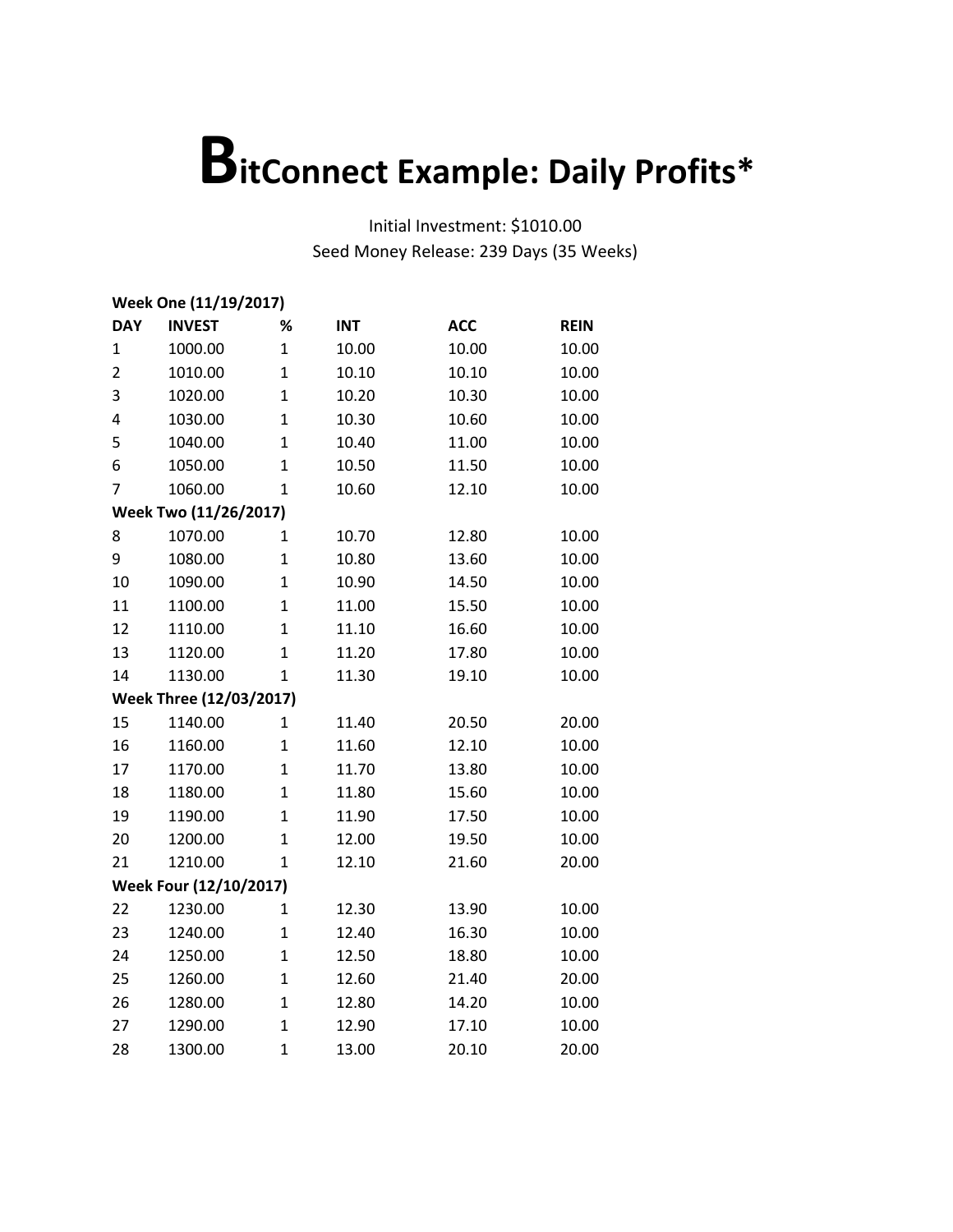| Week Five (12/17/2017) |                         |                |       |       |       |  |
|------------------------|-------------------------|----------------|-------|-------|-------|--|
| 29                     | 1320.00                 | 1              | 13.20 | 13.30 | 10.00 |  |
| 30                     | 1330.00                 | $\mathbf{1}$   | 13.30 | 16.60 | 10.00 |  |
| 31                     | 1340.00                 | $\mathbf{1}$   | 13.40 | 20.00 | 20.00 |  |
| 32                     | 1350.00                 | $\mathbf{1}$   | 13.50 | 13.50 | 10.00 |  |
| 33                     | 1360.00                 | $\mathbf{1}$   | 13.60 | 17.10 | 10.00 |  |
| 34                     | 1370.00                 | $\mathbf 1$    | 13.70 | 20.80 | 20.00 |  |
| 35                     | 1390.00                 | $\mathbf{1}$   | 13.90 | 14.70 | 10.00 |  |
|                        | Week Six (12/24/2017)   |                |       |       |       |  |
| 36                     | 1400.00                 | $\mathbf 1$    | 14.00 | 18.70 | 10.00 |  |
| 37                     | 1410.00                 | $\mathbf{1}$   | 14.10 | 22.80 | 20.00 |  |
| 38                     | 1430.00                 | $\mathbf{1}$   | 14.30 | 17.10 | 20.00 |  |
| 39                     | 1450.00                 | $\mathbf 1$    | 14.50 | 21.60 | 20.00 |  |
| 40                     | 1470.00                 | $\overline{1}$ | 14.70 | 16.30 | 10.00 |  |
| 41                     | 1480.00                 | $\mathbf 1$    | 14.80 | 21.10 | 20.00 |  |
| 42                     | 1500.00                 | $\mathbf 1$    | 15.00 | 16.10 | 10.00 |  |
|                        | Week Seven (12/31/2017) |                |       |       |       |  |
| 43                     | 1510.00                 | $\mathbf{1}$   | 15.10 | 21.20 | 20.00 |  |
| 44                     | 1530.00                 | $\mathbf{1}$   | 15.31 | 16.50 | 10.00 |  |
| 45                     | 1540.00                 | $\mathbf{1}$   | 15.40 | 21.90 | 20.00 |  |
| 46                     | 1560.00                 | $\mathbf{1}$   | 15.60 | 17.50 | 10.00 |  |
| 47                     | 1570.00                 | $\mathbf{1}$   | 15.70 | 23.20 | 20.00 |  |
| 48                     | 1590.00                 | $\mathbf{1}$   | 15.90 | 19.10 | 10.00 |  |
| 49                     | 1600.00                 | $\mathbf 1$    | 16.00 | 25.10 | 20.00 |  |
|                        | Week Eight (1/07/2018)  |                |       |       |       |  |
| 50                     | 1620.00                 | $\mathbf{1}$   | 16.20 | 21.30 | 20.00 |  |
| 51                     | 1640.00                 | $\mathbf{1}$   | 16.40 | 17.70 | 10.00 |  |
| 52                     | 1650.00                 | $\mathbf{1}$   | 16.50 | 24.20 | 20.00 |  |
| 53                     | 1670.00                 | $\mathbf{1}$   | 16.70 | 20.90 | 20.00 |  |
| 54                     | 1690.00                 | $\mathbf 1$    | 16.90 | 17.80 | 10.00 |  |
| 55                     | 1700.00                 | $\mathbf{1}$   | 17.00 | 24.80 | 20.00 |  |
| 56                     | 1720.00                 | $\overline{1}$ | 17.20 | 22.00 | 20.00 |  |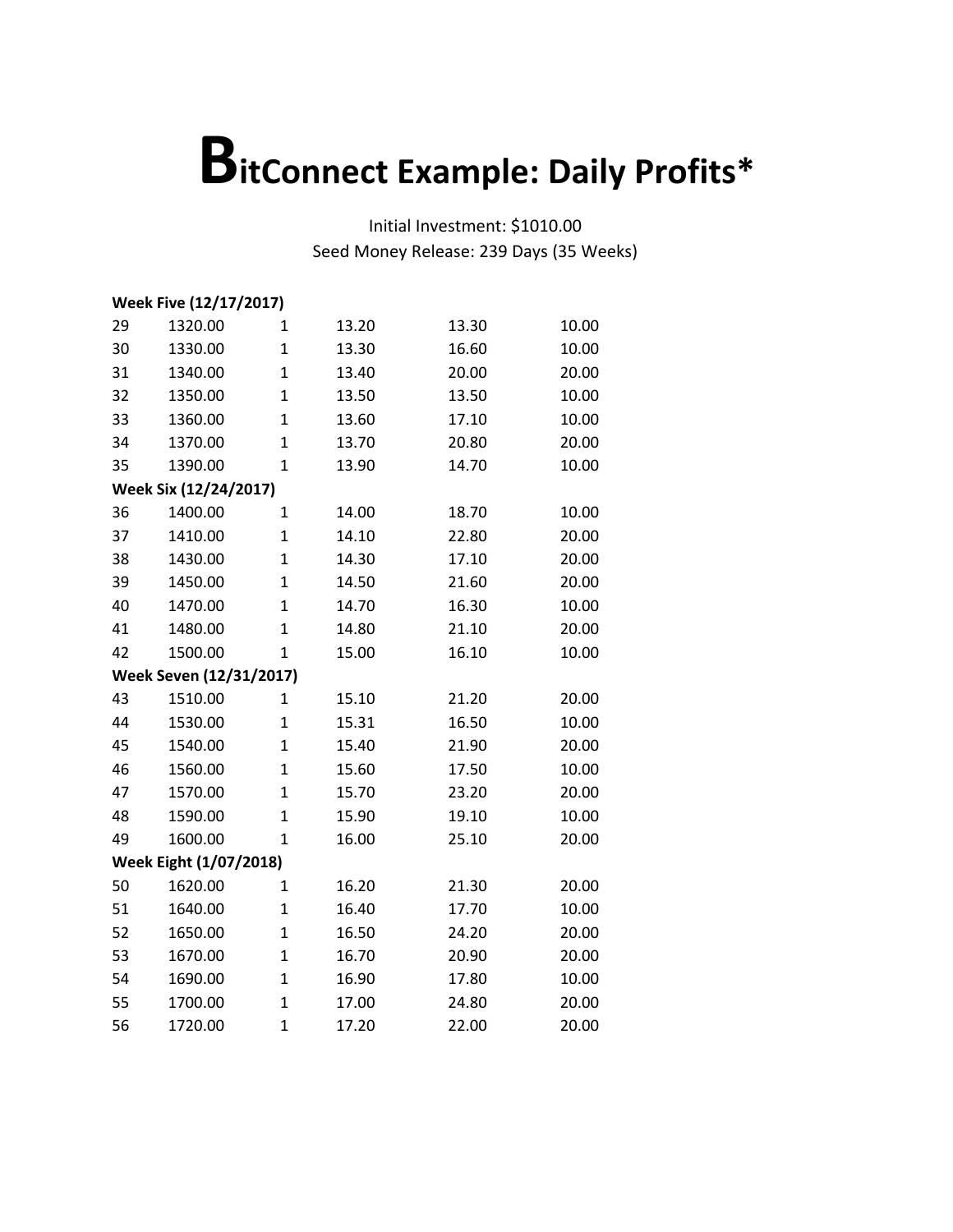|    | Week Nine (1/14/2018)          |                |       |       |       |  |  |  |  |
|----|--------------------------------|----------------|-------|-------|-------|--|--|--|--|
| 57 | 1740.00                        | 1              | 17.40 | 19.00 | 10.00 |  |  |  |  |
| 58 | 1750.00                        | $\mathbf{1}$   | 17.50 | 26.50 | 20.00 |  |  |  |  |
| 59 | 1770.00                        | 1              | 17.70 | 24.20 | 20.00 |  |  |  |  |
| 60 | 1790.00                        | $\mathbf{1}$   | 17.90 | 22.10 | 20.00 |  |  |  |  |
| 61 | 1810.00                        | $\overline{1}$ | 18.10 | 20.20 | 20.00 |  |  |  |  |
| 62 | 1830.00                        | $\mathbf{1}$   | 18.30 | 18.50 | 10.00 |  |  |  |  |
| 63 | 1840.00                        | $\mathbf{1}$   | 18.40 | 26.90 | 20.00 |  |  |  |  |
|    | Week Ten (1/21/2018)           |                |       |       |       |  |  |  |  |
| 64 | 1860.00                        | 1              | 18.10 | 25.00 | 20.00 |  |  |  |  |
| 65 | 1880.00                        | $\mathbf{1}$   | 18.80 | 23.80 | 20.00 |  |  |  |  |
| 66 | 1900.00                        | $\overline{1}$ | 19.00 | 22.80 | 20.00 |  |  |  |  |
| 67 | 1920.00                        | $\mathbf{1}$   | 19.20 | 22.00 | 20.00 |  |  |  |  |
| 68 | 1940.00                        | $\mathbf{1}$   | 19.40 | 21.40 | 20.00 |  |  |  |  |
| 69 | 1960.00                        | $\mathbf{1}$   | 19.60 | 21.00 | 20.00 |  |  |  |  |
| 70 | 1980.00                        | $\mathbf{1}$   | 19.80 | 20.80 | 20.00 |  |  |  |  |
|    | <b>Week Eleven (1/28/2018)</b> |                |       |       |       |  |  |  |  |
| 71 | 2000.00                        | 1              | 20.00 | 20.80 | 20.00 |  |  |  |  |
| 72 | 2020.00                        | 1              | 20.20 | 21.00 | 20.00 |  |  |  |  |
| 73 | 2040.00                        | $\mathbf{1}$   | 20.40 | 21.40 | 20.00 |  |  |  |  |
| 74 | 2060.00                        | $\mathbf{1}$   | 20.60 | 22.00 | 20.00 |  |  |  |  |
| 75 | 2080.00                        | $\mathbf{1}$   | 20.80 | 24.80 | 20.00 |  |  |  |  |
| 76 | 2100.00                        | $\overline{1}$ | 21.00 | 25.80 | 20.00 |  |  |  |  |
| 77 | 2120.00                        | 1              | 21.20 | 27.00 | 20.00 |  |  |  |  |
|    | <b>Week Twelve (1/14/2018)</b> |                |       |       |       |  |  |  |  |
| 78 | 2140.00                        | $\mathbf{1}$   | 21.40 | 28.40 | 20.00 |  |  |  |  |
| 79 | 2160.00                        | $\mathbf{1}$   | 21.60 | 30.00 | 30.00 |  |  |  |  |
| 80 | 2190.00                        | $\mathbf{1}$   | 21.90 | 21.90 | 20.00 |  |  |  |  |
| 81 | 2110.00                        | $\mathbf{1}$   | 21.10 | 23.00 | 20.00 |  |  |  |  |
| 82 | 2130.00                        | $\mathbf{1}$   | 21.30 | 24.30 | 20.00 |  |  |  |  |
| 83 | 2150.00                        | $\mathbf{1}$   | 21.50 | 25.80 | 20.00 |  |  |  |  |
| 84 | 2170.00                        | $\mathbf{1}$   | 21.70 | 27.50 | 20.00 |  |  |  |  |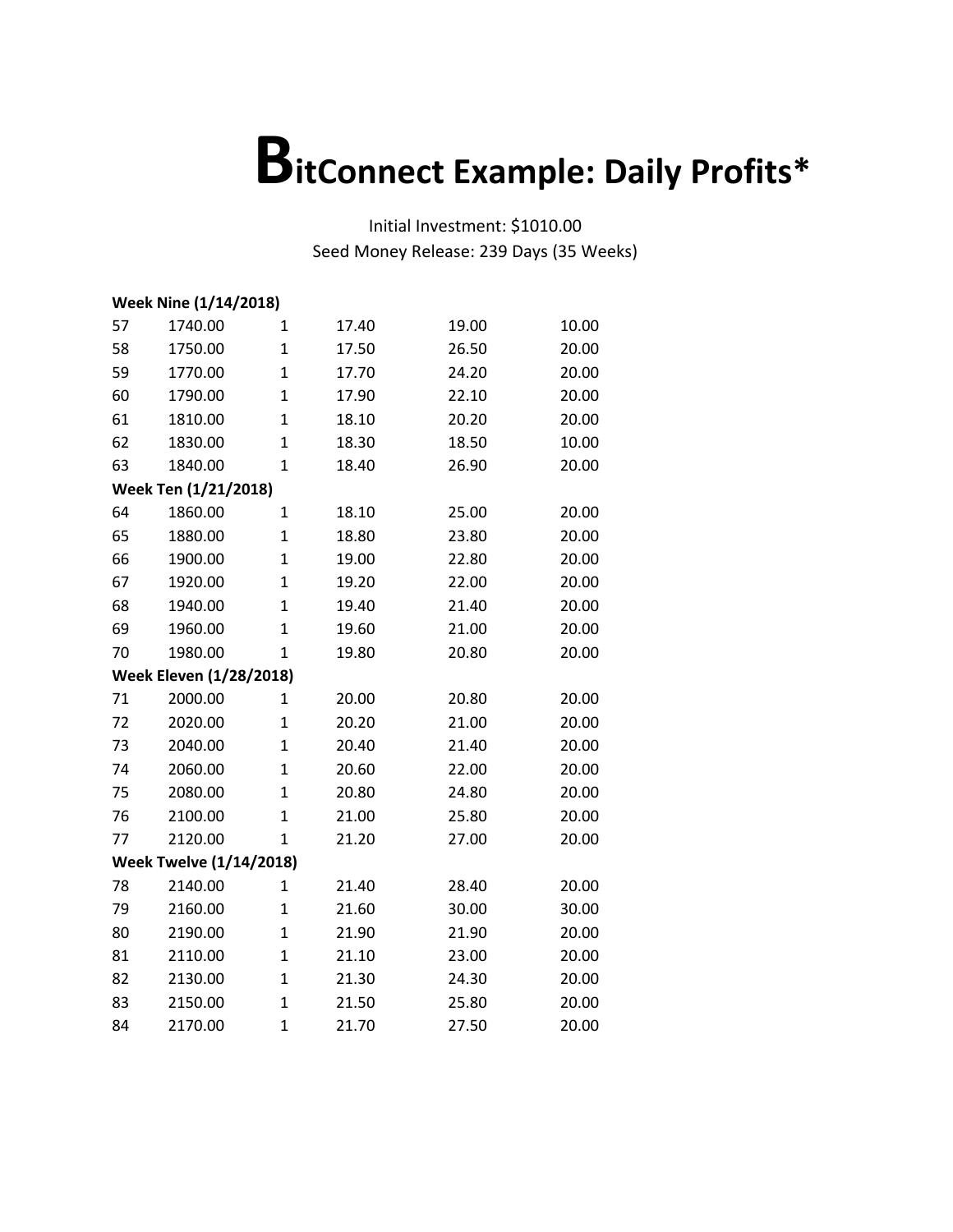|     | <b>Week Thirteen (2/04/2018)</b> |                |       |       |       |  |  |
|-----|----------------------------------|----------------|-------|-------|-------|--|--|
| 85  | 2190.00                          | $\mathbf{1}$   | 21.90 | 29.40 | 20.00 |  |  |
| 86  | 2210.00                          | $\mathbf{1}$   | 22.10 | 31.50 | 30.00 |  |  |
| 87  | 2240.00                          | $\mathbf{1}$   | 22.40 | 23.90 | 20.00 |  |  |
| 88  | 2260.00                          | $\mathbf{1}$   | 22.60 | 26.50 | 20.00 |  |  |
| 89  | 2280.00                          | $\overline{1}$ | 22.80 | 29.30 | 20.00 |  |  |
| 90  | 2300.00                          | $\overline{1}$ | 23.00 | 32.30 | 30.00 |  |  |
| 91  | 2330.00                          | $\mathbf 1$    | 23.30 | 25.60 | 20.00 |  |  |
|     | <b>Week Fourteen (2/11/2018)</b> |                |       |       |       |  |  |
| 92  | 2350.00                          | 1              | 23.50 | 29.10 | 20.00 |  |  |
| 93  | 2370.00                          | $\mathbf{1}$   | 23.70 | 32.80 | 30.00 |  |  |
| 94  | 2400.00                          | $\overline{1}$ | 24.00 | 26.80 | 20.00 |  |  |
| 95  | 2420.00                          | $\overline{1}$ | 24.20 | 31.00 | 30.00 |  |  |
| 96  | 2450.00                          | $\overline{1}$ | 24.50 | 25.50 | 20.00 |  |  |
| 97  | 2470.00                          | $\mathbf{1}$   | 24.70 | 30.20 | 30.00 |  |  |
| 98  | 2500.00                          | $\mathbf{1}$   | 25.00 | 25.20 | 20.00 |  |  |
|     |                                  |                |       |       |       |  |  |
|     | <b>Week Fifteen (2/18/2018)</b>  |                |       |       |       |  |  |
| 99  | 2520.00                          | 1              | 25.20 | 30.40 | 30.00 |  |  |
| 100 | 2550.00                          | $\mathbf{1}$   | 25.50 | 25.90 | 20.00 |  |  |
| 101 | 2570.00                          | $\mathbf{1}$   | 25.70 | 31.60 | 30.00 |  |  |
| 102 | 2600.00                          | $\overline{1}$ | 26.00 | 27.60 | 20.00 |  |  |
| 103 | 2620.00                          | $\mathbf{1}$   | 26.20 | 33.80 | 30.00 |  |  |
| 104 | 2650.00                          | $\overline{1}$ | 26.50 | 30.30 | 30.00 |  |  |
| 105 | 2680.00                          | $\mathbf{1}$   | 26.80 | 27.14 | 20.00 |  |  |
|     | <b>Week Sixteen (2/25/2018)</b>  |                |       |       |       |  |  |
| 106 | 2700.00                          | $\mathbf{1}$   | 27.00 | 34.14 | 30.00 |  |  |
| 107 | 2730.00                          | $\mathbf{1}$   | 27.30 | 31.44 | 30.00 |  |  |
| 108 | 2760.00                          | $\mathbf{1}$   | 27.60 | 29.40 | 20.00 |  |  |
| 109 | 2780.00                          | $\mathbf{1}$   | 27.80 | 37.20 | 30.00 |  |  |
| 110 | 2810.00                          | $\mathbf{1}$   | 28.10 | 35.30 | 30.00 |  |  |
| 111 | 2840.00                          | $\overline{1}$ | 28.40 | 33.70 | 30.00 |  |  |
| 112 | 2870.00                          | $\overline{1}$ | 28.70 | 32.40 | 30.00 |  |  |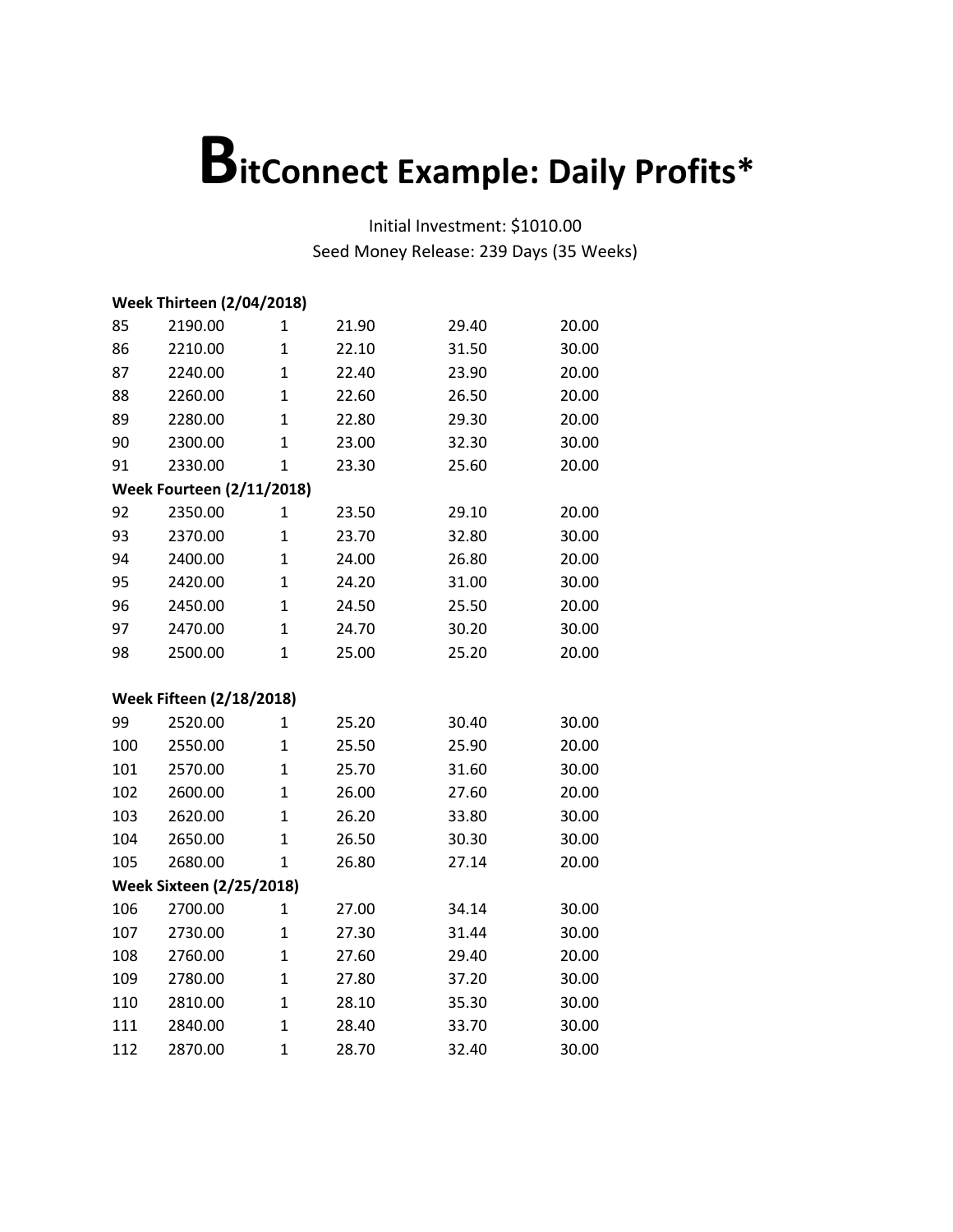|     | <b>Week Seventeen (3/04/2018)</b> |                |       |       |       |
|-----|-----------------------------------|----------------|-------|-------|-------|
| 113 | 2900.00                           | 1              | 29.00 | 31.40 | 30.00 |
| 114 | 2930.00                           | $\mathbf{1}$   | 29.30 | 30.70 | 30.00 |
| 115 | 2960.00                           | $\mathbf{1}$   | 29.60 | 30.30 | 30.00 |
| 116 | 2990.00                           | $\overline{1}$ | 29.90 | 30.20 | 30.00 |
| 117 | 3020.00                           | $\overline{1}$ | 30.20 | 30.40 | 30.00 |
| 118 | 3050.00                           | $\mathbf{1}$   | 30.50 | 30.90 | 30.00 |
| 119 | 3080.00                           | $\mathbf{1}$   | 30.80 | 31.70 | 30.00 |
|     | <b>Week Eighteen (3/11/2018)</b>  |                |       |       |       |
| 120 | 3110.00                           | 1              | 31.10 | 32.80 | 30.00 |
| 121 | 3140.00                           | $\mathbf 1$    | 31.40 | 34.20 | 30.00 |
| 122 | 3170.00                           | $\mathbf{1}$   | 31.70 | 35.90 | 30.00 |
| 123 | 3200.00                           | $\mathbf{1}$   | 32.00 | 37.90 | 30.00 |
| 124 | 3230.00                           | $\mathbf{1}$   | 32.30 | 40.20 | 40.00 |
| 125 | 3270.00                           | $\mathbf{1}$   | 32.70 | 32.90 | 30.00 |
| 126 | 3300.00                           | $\mathbf 1$    | 33.00 | 35.90 | 30.00 |
|     | <b>Week Nineteen (3/18/2018)</b>  |                |       |       |       |
| 127 | 3360.00                           | 1              | 33.60 | 39.50 | 30.00 |
| 128 | 3390.00                           | $\mathbf{1}$   | 33.90 | 43.40 | 40.00 |
| 129 | 3430.00                           | $\overline{1}$ | 34.30 | 37.70 | 30.00 |
| 130 | 3460.00                           | $\mathbf{1}$   | 34.60 | 42.30 | 40.00 |
| 131 | 3500.00                           | $\overline{1}$ | 35.00 | 37.30 | 30.00 |
| 132 | 3530.00                           | $\overline{1}$ | 35.30 | 42.60 | 40.00 |
| 133 | 3570.00                           | $\mathbf{1}$   | 35.70 | 38.30 | 30.00 |
|     | <b>Week Twenty (3/25/2018)</b>    |                |       |       |       |
| 134 | 3600.00                           | $\mathbf{1}$   | 36.00 | 44.30 | 40.00 |
| 135 | 3640.00                           | 1              | 36.40 | 40.70 | 40.00 |
| 136 | 3700.00                           | $\overline{1}$ | 37.00 | 37.70 | 30.00 |
| 137 | 3730.00                           | $\overline{1}$ | 37.30 | 45.00 | 40.00 |
| 138 | 3770.00                           | $\mathbf{1}$   | 37.70 | 42.70 | 40.00 |
| 139 | 3810.00                           | $\mathbf 1$    | 38.10 | 40.80 | 40.00 |
| 140 | 3850.00                           | $\mathbf{1}$   | 38.50 | 39.30 | 30.00 |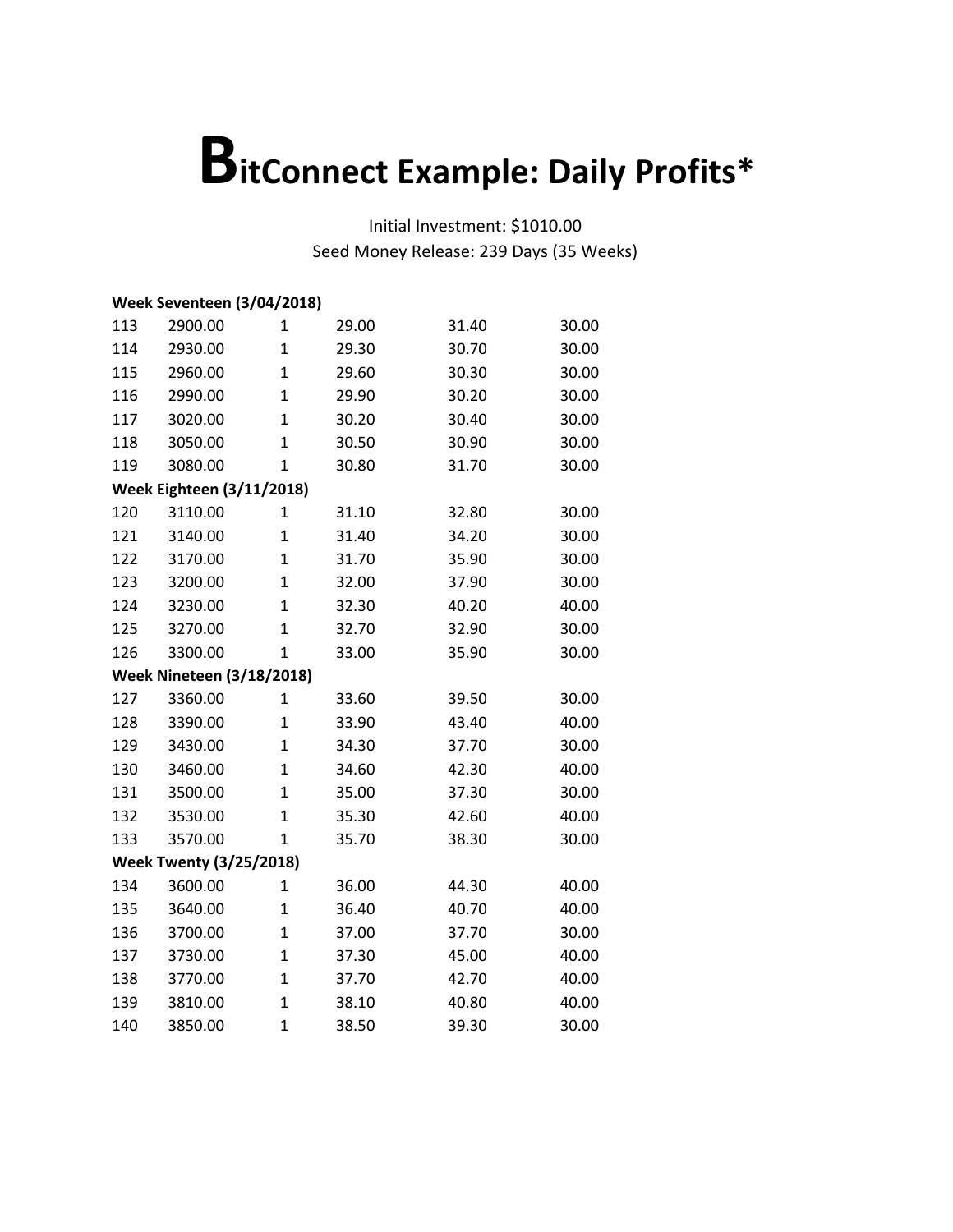|     | <b>Week Twenty-One (4/08/2018)</b> |                |       |       |       |
|-----|------------------------------------|----------------|-------|-------|-------|
| 141 | 3880.00                            | 1              | 38.80 | 48.10 | 40.00 |
| 142 | 3920.00                            | $\mathbf{1}$   | 39.20 | 47.30 | 40.00 |
| 143 | 3960.00                            | $\mathbf{1}$   | 39.60 | 46.90 | 40.00 |
| 144 | 4000.00                            | $\mathbf{1}$   | 40.00 | 46.90 | 40.00 |
| 145 | 4040.00                            | $\overline{1}$ | 40.40 | 47.30 | 40.00 |
| 146 | 4080.00                            | $\overline{1}$ | 40.80 | 48.10 | 40.00 |
| 147 | 4120.00                            | 1              | 41.20 | 49.30 | 40.00 |
|     | <b>Week Twenty-Two (4/15/2018)</b> |                |       |       |       |
| 148 | 4160.00                            | 1              | 41.60 | 50.60 | 50.00 |
| 149 | 4210.00                            | $\mathbf{1}$   | 42.10 | 42.70 | 40.00 |
| 150 | 4250.00                            | $\overline{1}$ | 42.50 | 45.20 | 40.00 |
| 151 | 4290.00                            | $\mathbf 1$    | 42.90 | 48.10 | 40.00 |
| 152 | 4330.00                            | $\mathbf{1}$   | 43.30 | 51.40 | 50.00 |
| 153 | 4380.00                            | $\mathbf{1}$   | 43.80 | 45.20 | 40.00 |
| 154 | 4420.00                            | $\mathbf{1}$   | 44.20 | 49.40 | 40.00 |
|     | Week Twenty-Three (4/22/2018)      |                |       |       |       |
| 155 | 4460.00                            | 1              | 44.60 | 54.00 | 50.00 |
| 156 | 4510.00                            | 1              | 45.10 | 49.10 | 40.00 |
| 157 | 4550.00                            | $\overline{1}$ | 45.50 | 54.60 | 50.00 |
| 158 | 4600.00                            | $\mathbf{1}$   | 46.00 | 50.60 | 50.00 |
| 159 | 4650.00                            | $\mathbf{1}$   | 46.50 | 47.10 | 40.00 |
| 160 | 4690.00                            | $\overline{1}$ | 46.90 | 54.00 | 50.00 |
| 161 | 4710.00                            | 1              | 47.10 | 54.10 | 50.00 |
|     | Week Twenty-Four (4/29/2018)       |                |       |       |       |
| 162 | 4760.00                            | 1              | 47.60 | 51.70 | 50.00 |
| 163 | 4810.00                            | $\mathbf 1$    | 48.10 | 49.80 | 40.00 |
| 164 | 4850.00                            | $\mathbf{1}$   | 48.50 | 58.30 | 50.00 |
| 165 | 4900.00                            | $\mathbf{1}$   | 49.00 | 57.30 | 50.00 |
| 166 | 4950.00                            | $\mathbf 1$    | 49.50 | 56.80 | 50.00 |
| 167 | 5000.00                            | $\mathbf{1}$   | 50.00 | 56.80 | 50.00 |
| 168 | 5050.00                            | $\mathbf{1}$   | 50.50 | 57.30 | 50.00 |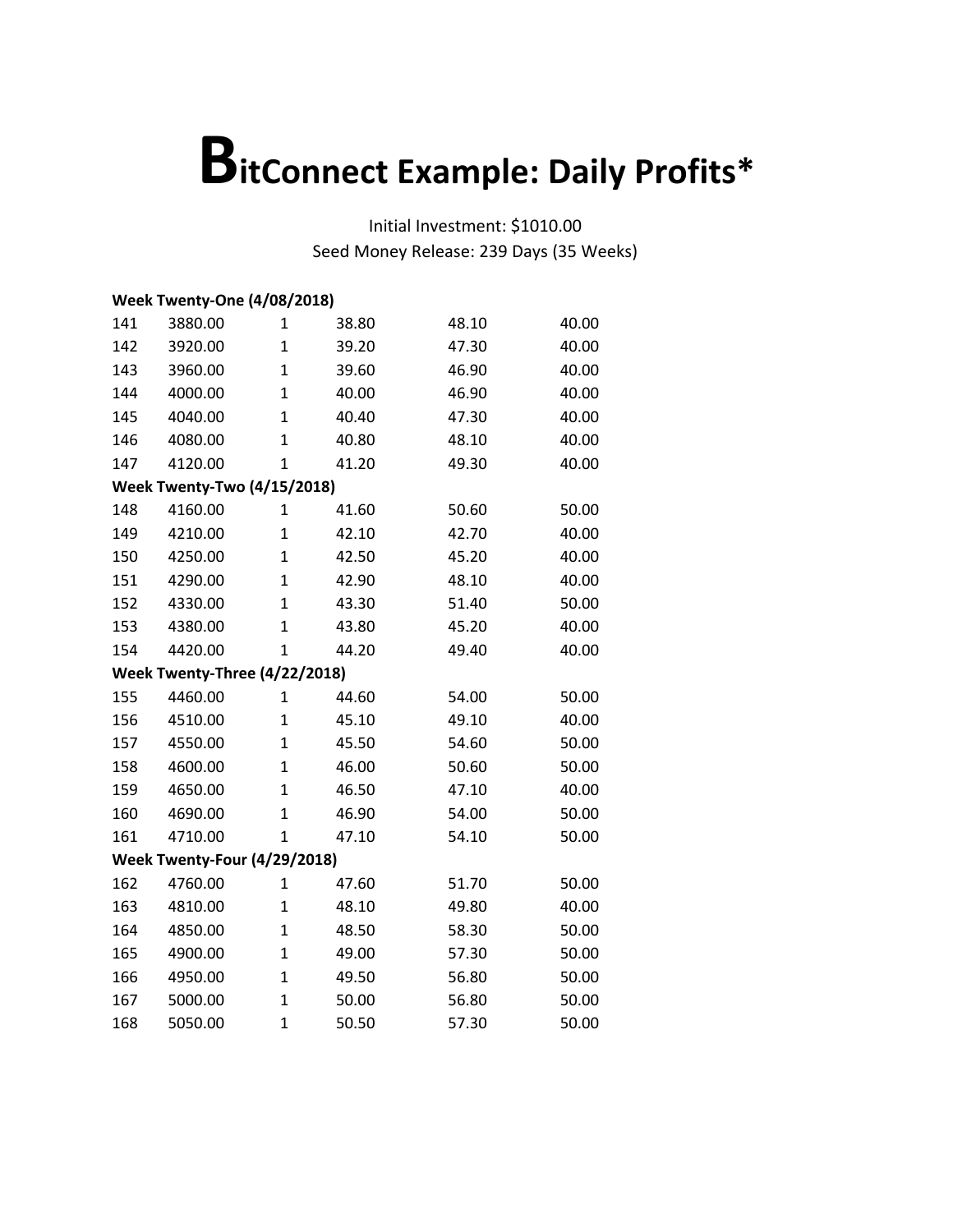|     | Week Twenty-Five (5/06/2018)       |                |       |       |       |
|-----|------------------------------------|----------------|-------|-------|-------|
| 169 | 5100.00                            | 1              | 51.00 | 58.30 | 50.00 |
| 170 | 5150.00                            | $\mathbf{1}$   | 51.50 | 59.80 | 50.00 |
| 171 | 5200.00                            | $\mathbf{1}$   | 52.00 | 61.80 | 60.00 |
| 172 | 5260.00                            | $\mathbf 1$    | 52.60 | 54.40 | 50.00 |
| 173 | 5310.00                            | $\overline{1}$ | 53.10 | 57.50 | 50.00 |
| 174 | 5360.00                            | $\overline{1}$ | 53.60 | 61.10 | 60.00 |
| 175 | 5420.00                            | 1              | 54.20 | 55.30 | 50.00 |
|     | <b>Week Twenty-Six (5/13/2018)</b> |                |       |       |       |
| 176 | 5470.00                            | $\mathbf 1$    | 54.70 | 60.00 | 60.00 |
| 177 | 5530.00                            | $\overline{1}$ | 55.30 | 55.30 | 50.00 |
| 178 | 5580.00                            | $\overline{1}$ | 55.80 | 61.10 | 60.00 |
| 179 | 5640.00                            | $\mathbf{1}$   | 56.40 | 57.50 | 50.00 |
| 180 | 5690.00                            | $\overline{1}$ | 56.90 | 64.40 | 60.00 |
| 181 | 5750.00                            | $\mathbf{1}$   | 57.50 | 61.90 | 60.00 |
| 182 | 5810.00                            | $\overline{1}$ | 58.10 | 60.00 | 60.00 |
|     | Week Twenty-Seven (5/20/2018)      |                |       |       |       |
| 183 | 5870.00                            | 1              | 58.70 | 58.70 | 50.00 |
| 184 | 5620.00                            | $\mathbf{1}$   | 56.20 | 64.90 | 60.00 |
| 185 | 5680.00                            | $\mathbf{1}$   | 56.80 | 61.70 | 60.00 |
| 186 | 5740.00                            | $\overline{1}$ | 57.40 | 59.10 | 50.00 |
| 187 | 5790.00                            | $\mathbf 1$    | 57.90 | 67.00 | 60.00 |
| 188 | 5850.00                            | $\mathbf 1$    | 58.50 | 65.50 | 60.00 |
| 189 | 5910.00                            | $\mathbf{1}$   | 59.10 | 64.60 | 60.00 |
|     | Week Twenty-Eight (5/27/2018)      |                |       |       |       |
| 190 | 5970.00                            | 1              | 59.70 | 64.30 | 60.00 |
| 191 | 6030.00                            | $\mathbf{1}$   | 60.30 | 64.60 | 60.00 |
| 192 | 6090.00                            | $\mathbf{1}$   | 60.90 | 65.50 | 60.00 |
| 193 | 6150.00                            | $\mathbf{1}$   | 61.50 | 67.00 | 60.00 |
| 194 | 6210.00                            | $\mathbf{1}$   | 62.10 | 69.10 | 60.00 |
| 195 | 6270.00                            | $\mathbf{1}$   | 62.70 | 71.80 | 70.00 |
| 196 | 6330.00                            | $\mathbf{1}$   | 63.30 | 65.10 | 60.00 |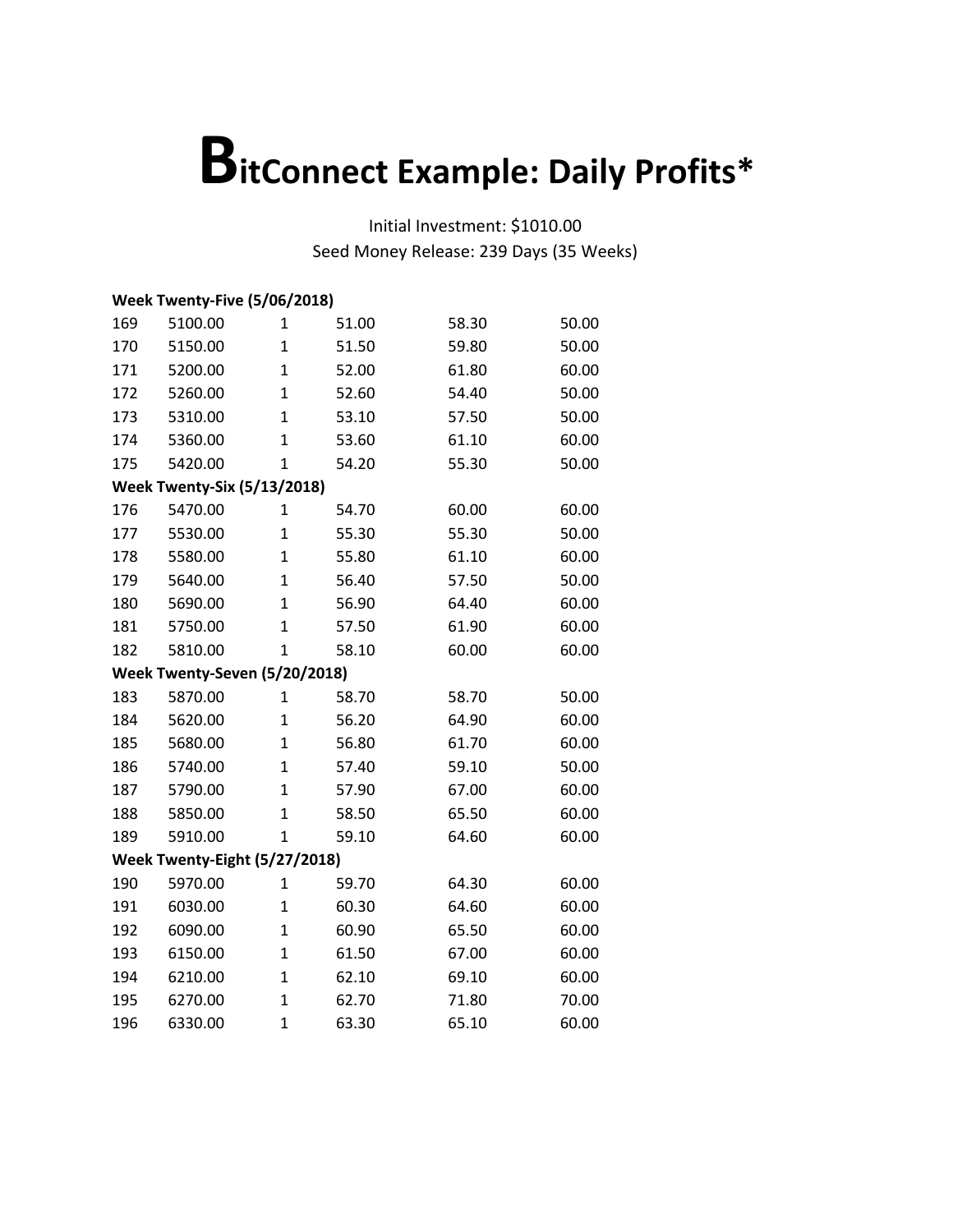|     | Week Twenty-Nine (6/03/2018)       |                |       |       |       |
|-----|------------------------------------|----------------|-------|-------|-------|
| 197 | 6390.00                            | 1              | 63.90 | 69.00 | 60.0  |
| 198 | 6450.00                            | $\overline{1}$ | 64.50 | 73.50 | 70.00 |
| 199 | 6520.00                            | $\mathbf{1}$   | 65.20 | 68.70 | 60.00 |
| 200 | 6580.00                            | $\mathbf{1}$   | 65.80 | 74.50 | 70.00 |
| 201 | 6650.00                            | $\overline{1}$ | 66.50 | 71.00 | 70.00 |
| 202 | 6720.00                            | $\overline{1}$ | 67.20 | 68.20 | 60.00 |
| 203 | 6780.00                            | 1              | 67.80 | 76.00 | 70.00 |
|     | <b>Week Thirty (6/10/2018)</b>     |                |       |       |       |
| 204 | 6850.00                            | 1              | 68.50 | 74.50 | 70.00 |
| 205 | 6920.00                            | $\mathbf{1}$   | 69.20 | 73.70 | 70.00 |
| 206 | 6990.00                            | $\overline{1}$ | 69.90 | 73.60 | 70.00 |
| 207 | 7060.00                            | $\mathbf{1}$   | 70.60 | 74.20 | 70.00 |
| 208 | 7130.00                            | $\mathbf{1}$   | 71.30 | 75.50 | 70.00 |
| 209 | 7200.00                            | $\mathbf{1}$   | 72.00 | 77.50 | 70.00 |
| 210 | 7270.00                            | $\overline{1}$ | 72.70 | 80.2  | 80.00 |
|     | <b>Week Thirty-One (6/17/2018)</b> |                |       |       |       |
| 211 | 7300.00                            | 1              | 73.00 | 73.20 | 70.00 |
| 212 | 7370.00                            | 1              | 73.70 | 76.90 | 70.00 |
| 213 | 7440.00                            | $\overline{1}$ | 74.40 | 81.30 | 80.00 |
| 214 | 7520.00                            | $\mathbf{1}$   | 75.20 | 76.50 | 70.00 |
| 215 | 7590.00                            | $\mathbf{1}$   | 75.90 | 82.40 | 80.00 |
| 216 | 7670.00                            | $\overline{1}$ | 76.70 | 79.10 | 70.00 |
| 217 | 7740.00                            | 1              | 77.40 | 86.50 | 80.00 |
|     | <b>Week Thirty-Two (6/24/2018)</b> |                |       |       |       |
| 218 | 7820.00                            | 1              | 78.20 | 84.70 | 80.00 |
| 219 | 7900.00                            | $\mathbf{1}$   | 79.00 | 83.70 | 80.00 |
| 220 | 7980.00                            | $\mathbf{1}$   | 79.80 | 83.50 | 80.00 |
| 221 | 8020.00                            | $\mathbf{1}$   | 80.20 | 83.70 | 80.00 |
| 222 | 8100.00                            | $\mathbf{1}$   | 81.00 | 84.70 | 80.00 |
| 223 | 8180.00                            | $\mathbf{1}$   | 81.80 | 86.50 | 80.00 |
| 224 | 8260.00                            | $\mathbf{1}$   | 82.60 | 89.10 | 80.00 |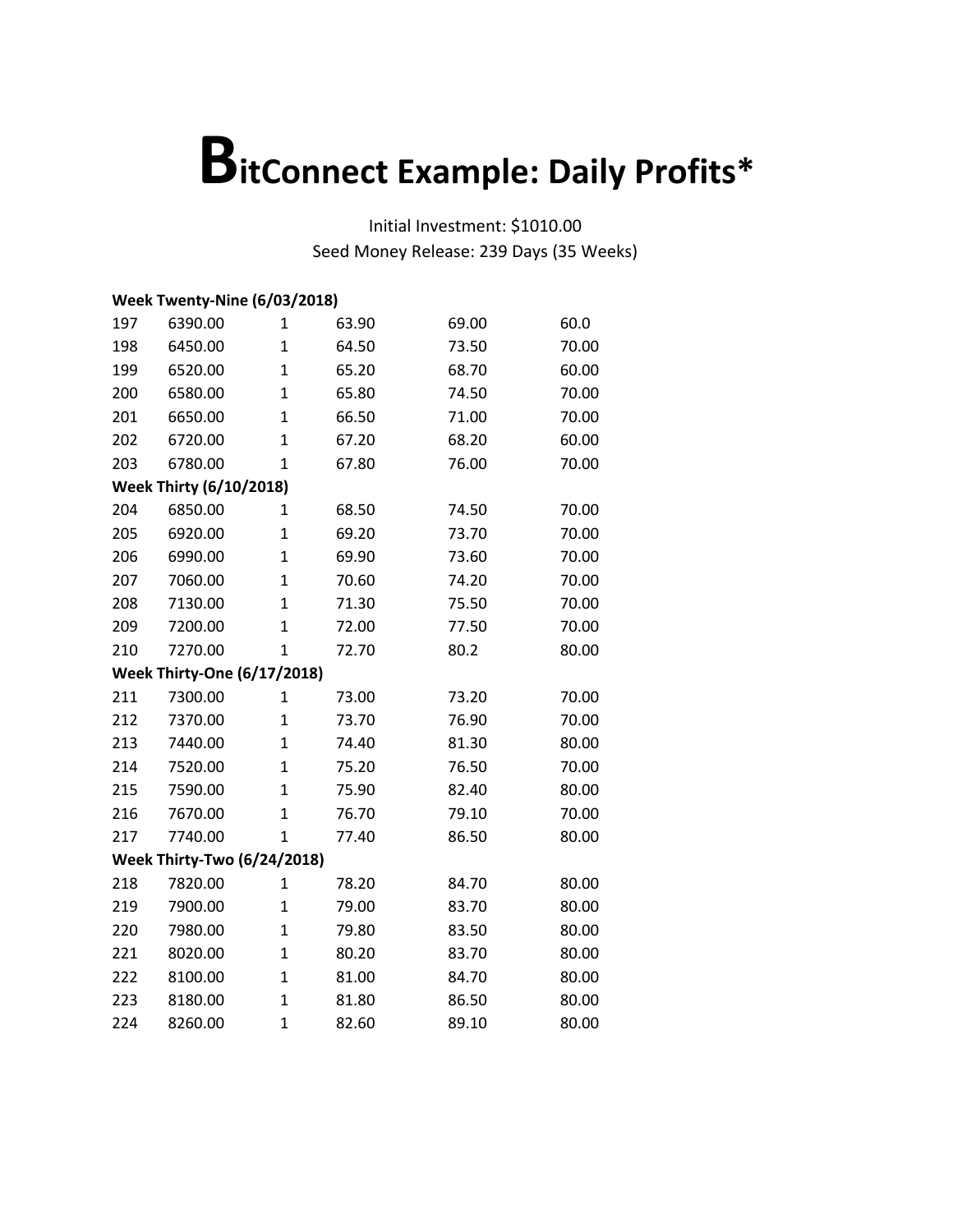|     | <b>Week Thirty-Three (7/01/2018)</b> |                |        |        |        |  |  |  |  |
|-----|--------------------------------------|----------------|--------|--------|--------|--|--|--|--|
| 225 | 8340.00                              | 1              | 83.40  | 92.50  | 90.00  |  |  |  |  |
| 226 | 8430.00                              | $\overline{1}$ | 84.30  | 86.80  | 80.00  |  |  |  |  |
| 227 | 8510.00                              | $\overline{1}$ | 85.10  | 91.90  | 90.00  |  |  |  |  |
| 228 | 8600.00                              | $\overline{1}$ | 86.00  | 87.90  | 80.00  |  |  |  |  |
| 229 | 8680.00                              | $\overline{1}$ | 86.80  | 94.70  | 90.00  |  |  |  |  |
| 230 | 8770.00                              | $\overline{1}$ | 87.70  | 92.40  | 90.00  |  |  |  |  |
| 231 | 8870.00                              | 1              | 88.70  | 91.10  | 90.00  |  |  |  |  |
|     | <b>Week Thirty-Four (7/08/2018)</b>  |                |        |        |        |  |  |  |  |
| 232 | 8960.00                              | 1              | 89.60  | 90.70  | 90.00  |  |  |  |  |
| 233 | 9050.00                              | $\overline{1}$ | 90.50  | 91.20  | 90.00  |  |  |  |  |
| 234 | 9140.00                              | $\overline{1}$ | 91.40  | 92.60  | 90.00  |  |  |  |  |
| 235 | 9230.00                              | $\mathbf{1}$   | 92.30  | 94.90  | 90.00  |  |  |  |  |
| 236 | 9320.00                              | $\mathbf{1}$   | 93.20  | 98.10  | 90.00  |  |  |  |  |
| 237 | 9410.00                              | $\overline{1}$ | 94.10  | 102.20 | 100.00 |  |  |  |  |
| 238 | 9510.00                              | $\mathbf{1}$   | 95.10  | 97.30  | 90.00  |  |  |  |  |
|     | <b>Week Thirty-Five (7/15/2018)</b>  |                |        |        |        |  |  |  |  |
| 239 | 9600.00                              | $\mathbf{1}$   | 96.00  | 103.30 | 100.00 |  |  |  |  |
| 240 | 9700.00                              | $\mathbf{1}$   | 97.00  | 100.30 | 100.00 |  |  |  |  |
| 241 | 9800.00                              | $\overline{1}$ | 98.00  | 98.30  | 90.00  |  |  |  |  |
| 242 | 9890.00                              | $\overline{1}$ | 98.90  | 107.20 | 100.00 |  |  |  |  |
| 243 | 9990.00                              | $\mathbf{1}$   | 99.90  | 107.10 | 100.00 |  |  |  |  |
| 244 | 10090.00                             | $\overline{1}$ | 100.90 | 108.00 | 100.00 |  |  |  |  |
| 245 | 10190.00                             | $\mathbf{1}$   | 101.90 | 109.90 | 100.00 |  |  |  |  |
|     | <b>Week Thirty-Six (7/22/2018)</b>   |                |        |        |        |  |  |  |  |
| 246 | 10290.00                             | $\mathbf{1}$   | 102.90 | 112.8  | 110.00 |  |  |  |  |
| 247 | 10400.00                             | $\mathbf{1}$   | 104.00 | 106.80 | 100.00 |  |  |  |  |
| 248 | 10500.00                             | $\overline{1}$ | 105.00 | 111.80 | 100.00 |  |  |  |  |
| 249 | 10600.00                             | $\overline{1}$ | 106.00 | 107.80 | 100.00 |  |  |  |  |
| 250 | 10700.00                             | $\mathbf{1}$   | 107.00 | 114.80 | 110.00 |  |  |  |  |
| 251 | 10810.00                             | $\mathbf{1}$   | 108.10 | 112.90 | 110.00 |  |  |  |  |
| 252 | 10920.00                             | $\overline{1}$ | 109.20 | 112.10 | 110.00 |  |  |  |  |